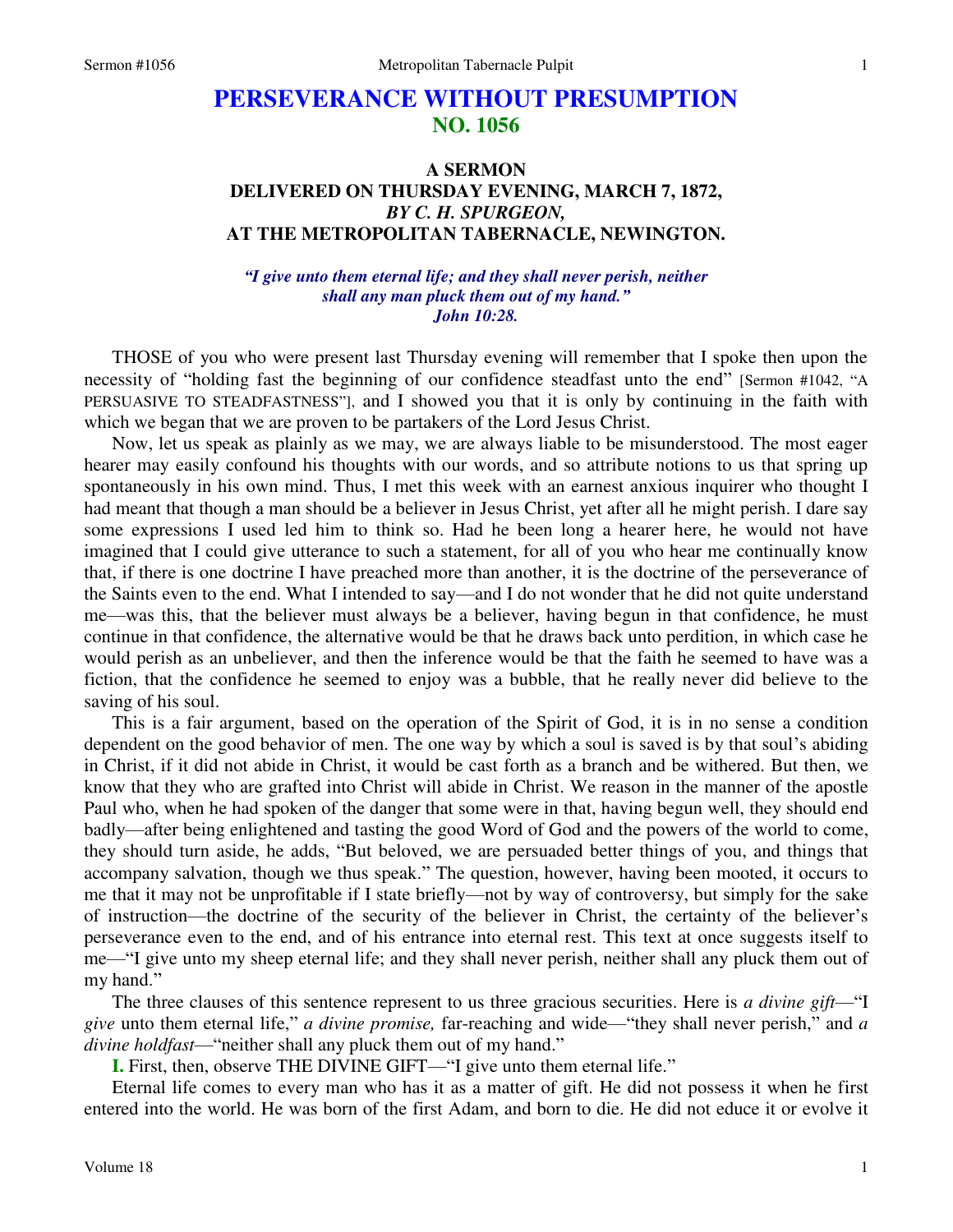from himself by some mysterious processes. It is not a home growth, a product of the soil of humanity, it is a gift.

Nor is eternal life bestowed as a reward for service done. It could not be, for it is a pre-requisite to the doing of service. The term "gift" shuts out all idea of debt. If it be of gift, or of grace, then it is no more of debt or of reward. Wherever eternal life is implanted in any person's soul, it is the free gift of the Lord Jesus Christ, not deserved but bestowed on the unworthy. Hence we see no reason why it should be revoked from the person who has received it. For, suppose there are certain disqualifications in the man who has participated in the gift, yet they cannot otherwise operate to his prejudice in enjoying the boon than they would have operated to his ever receiving it, if they had been taken into account at all.

The thing does not come to him because of any worthiness in him, but comes as a gratuity. There is no reason why it should not continue, since it has come into existence, or why the present tense, as we have it here, should not always be a present fact. "I give"—I continue to give—"to them eternal life." That cannot be affected by an unworthiness subsequently discovered, because God knows the end from the beginning. When He bestowed eternal life upon the man who has it, He knew right well every imperfection and failing that would occur in that man. These demerits, had they been reasons at all, would have been a cause for the not giving, rather than for giving, and then taking away again.

But it is inconsistent with the gifts of God for them ever to be disannulled. We have it laid down as a rule of the kingdom of which there is no violation, that "the gifts and calling of God are without repentance." He does not rescind in that which He has conferred of His own good will. It is not according to the royal nature of the Lord our God to bestow a gift of grace upon a soul, and then afterwards to withdraw it—to lift up a man from his natural degradation and set him among princes by endowing him with a life eternal, and then to cast him down from his high estate by dis-endowing him of all the infinite benefits He has conferred.

The very language I am using is contradictory enough of itself to refute the suggestion. To give eternal life is to give a life beyond the contingencies of this present mortal existence. "Forever" is stamped on the charter. To take it away were not consistent with the royal bounty of the King of kings, even if it were possible that such a thing could be. "I give unto them eternal life." If He gives then, He gives with the sovereignty and generosity of a king, He gives permanently, on an enduring tenure, He gives so that He will not revoke the grant. He gives and it is theirs—it shall be theirs by divine charter forever and ever.

We may infer the certain safety of the believer, not only from the fact that this life is an absolute gift, and will not therefore be withdrawn, but from the nature of the gift, it being eternal life. "I give unto my sheep eternal life." "Yes, but," says somebody, "They lose it." Then they cannot have had eternal life. It is a solecism in terms to say that a man has eternal life and yet perishes. Can death befall the immortal, or change affect the immutable, or decay corrode the imperishable? How can life be eternal if it comes to an end? How can it be possible that one shall have eternal life and yet die with sudden shock, or drop as feeble nature fails of all her functions? No! eternity is not to be measured by weeks or months or years. When Christ says eternal, He means eternal, and if I have received the gift of eternal life, it is not possible for me to sin so as to lose that spiritual life by any means whatever. "It is *eternal* life."

We may reasonably expect the believer to hold on to the end, because the life which God has implanted within him is of that nature that it must continue to exist, must conquer all difficulties, must ripen, must perfect, must cast out sin from him, and must bring him to eternal glory. When Christ spoke by the well to the Samaritan woman, he said, "Whosoever drinks of the water that I shall give him shall never thirst; but the water that I shall give him shall be in him a well of water springing up into everlasting life." This cannot mean a transient draught that would slake the thirst for an hour or two, but it must imply such a partaking as changes a man's actual constitution and his destiny, and become in him a never-failing wellspring. For the life which God implants in believers by regeneration is not like the life which we now possess by generation. This mortal life does pass away. It is connected with flesh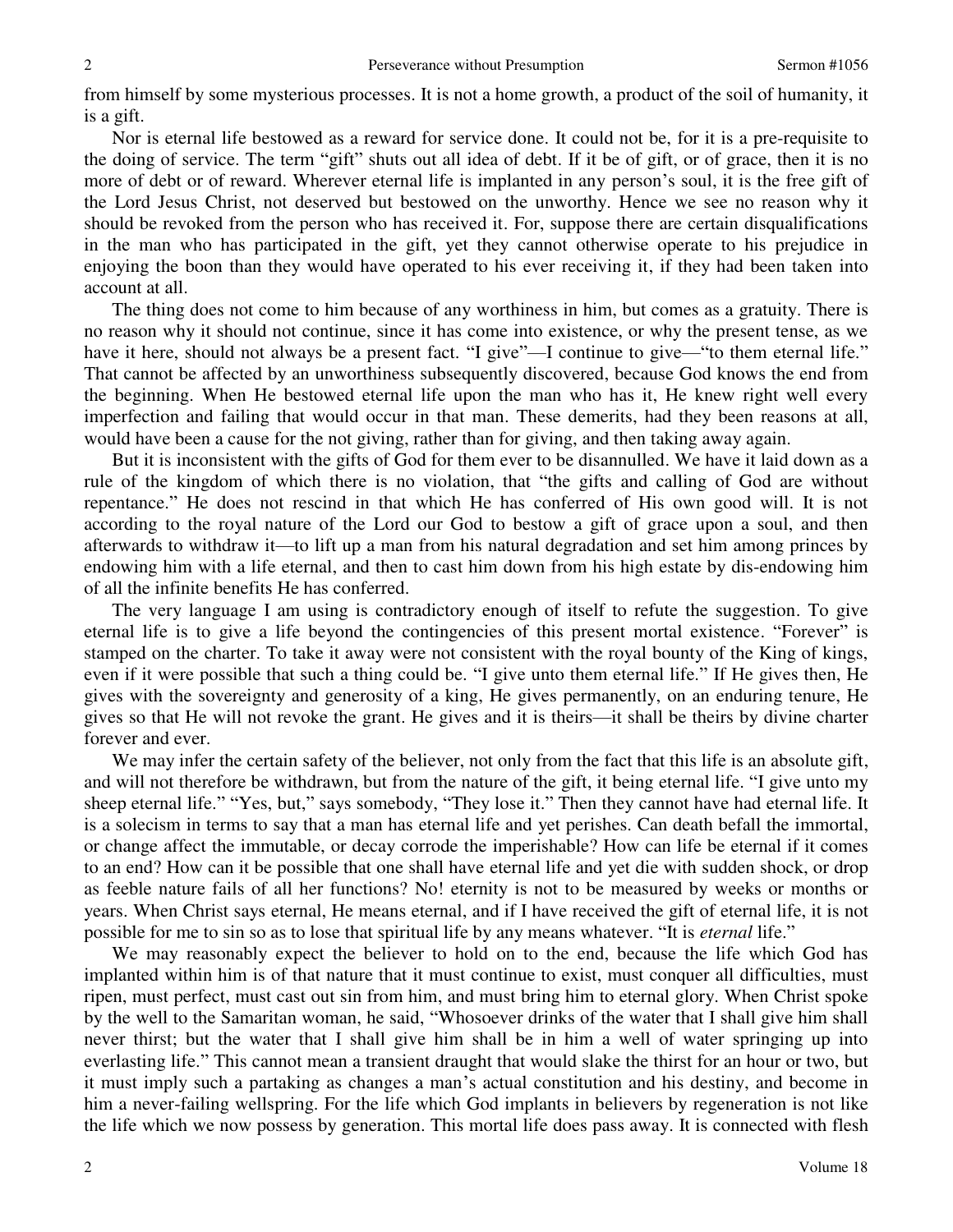and all flesh is like grass, it withers. "That which is born of the flesh is flesh." Not so the new life that is born of the Spirit and it is Spirit, and Spirit is not capable of destruction, it shall continue and last on world without end. The eternal life within every man who has it was begotten in him "not of the will of man, nor of flesh, nor of blood, but of God" Himself. Thanks be unto the Father, for it is of Him that we are "begotten again unto a lively hope by the resurrection of Jesus Christ from the dead."

Tracing this implanted life to its germ, we are said to be "born again, not of corruptible seed, but of incorruptible by the word of God which lives and abides forever." It is a holy seed. It cannot sin, for it is born of God. We are made partakers of the divine nature, and the new life within us is a divine life. It is the life of God within the soul of man. We become the twice-born, with a Life that can no more die than the life of God Himself, for it is, in fact, a spark from that great central sun, it is a new well in the soul which draws its supplies from the deep that lies under, from the inexhaustible fountain of the fullness of God. This, then, is a second reason for believing in the security and final perseverance of the believer. He has a gift from Christ, and Christ will not withdraw His gift, he has a life which is in itself immortal and eternal.

But further, this life within the believer which is a gift from Christ, is always in connection with Christ. We live because we are one with Christ, as the branch sucks its sap from the vine, so do we continue to derive our life's blood, our life's supplies from Christ Himself. The union between the believer and Christ is vital and to the fullest degree assuring. For what does our Lord say of it?— "Because I live, you shall live also."

It is not a partnership which may be dissolved, or a connection which may be severed, but it is a necessity that no accident can interfere with, it is a fixed law of being*—"because* I live, you shall live also." That the union between Christ and His people is indissoluble appears obvious from the figures which are used to illustrate it. To such an overwhelming extent do they denote that there can be no separation, that we may well say, "Who shall separate us from the love of God which is in Christ Jesus our Lord?" Are we not married unto Christ? What metaphor could be more expressive? To estimate its value you must take the divine account of the relationship. For although weddings are secularized by our Acts of Parliament, and nuptial ties are looked upon as civil contracts, God has pronounced man and wife to be one flesh, yea, in the sight of heaven, he that is joined to a harlot is one body.

If, then, in ordinary marriage divorce is possible, and alas, too common, when you come to Scripture, you find it written that He hates putting away. He has said, "I will betroth you unto me forever, I have betrothed you unto myself in righteousness and in faithfulness, and you shall know the Lord." The marriage between our souls and Christ can never be dissolved. It were blasphemy to suppose that Christ should appeal for a divorce, or that there should be a proclamation made that He has put away that spouse whom He chose of old, for whom He has prepared the great wedding feast, and for whose eternal bliss He has gone to glory to prepare a place. No, we cannot imagine such espousals leading to a separation.

Again, are we not members of His body? Shall Christ be dismembered? shall He every now and then be losing one limb or another? Can you suppose that Christ is maimed? I scarcely like to think, much less to express the thought, of here or there an eye, or a foot, or an ear wanting to complete the perfection of His mystic person. No! it shall not be. Members of the body of Christ shall be so vitally quickened by the heart, and by Himself the head, that they shall continue to live, *because* He lives. When a man stands in water, the flood might naturally have power to drown him, but as long as his head remains above water, the stream cannot possibly drown his feet or his hands, and because Christ, the head, cannot die, cannot be destroyed, all the floods that shall come upon the members of His body shall not—*cannot*—destroy them.

Moreover, the life of the believer is constantly sustained by the indwelling of the Holy Spirit. It is a matter of fact under the Gospel dispensation that not only is the Holy Ghost *with* believers but He is *in* believers. He dwells in them, He makes them His temple. The life, as we have shown you, is *sui generis,* of its own kind, immortal, it is immortal because united with an undying Christ, but it is also immortal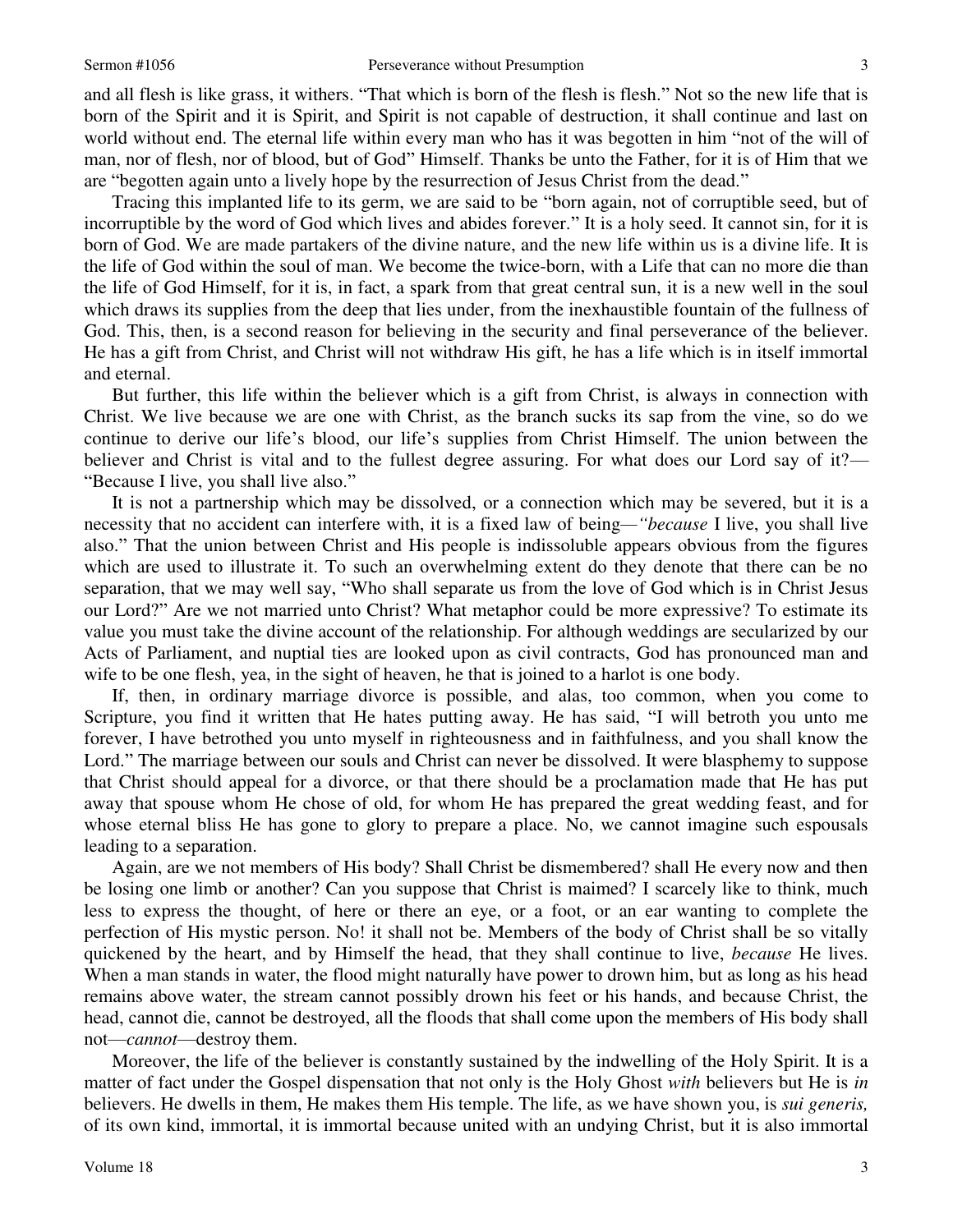because supported by a Divine Spirit who cannot be overcome, who has power to meet all the mischief of false and evil spirits that aim at our destruction, and from day to day adds fresh fuel to the eternal flame of the believer's life within. Were it not for the Holy Spirit's abiding with us, we might be the subjects of some doubt, but as long as He continues to abide with us forever, we will not fear.

The first consolation that we thus draw from the text is that we are the recipients of a divine gift—"I give unto my sheep eternal life."

**II.** Now, secondly, we have added to this, A DIVINE PROMISE—"They shall never perish."

I am very thankful for this word because there have been some who have tried to do away with the force of the entire passage—"neither shall any pluck them out of my hand." "No," they have said, "but they may slip between the fingers, and though they cannot be plucked out, yet they may go out on their own accord," but here is a short sentence that puts all such thoughts out of the question—"they shall never perish"—in His hands or out of His hands, under any supposition whatever—"They shall never perish."

Observe that there is no restriction here, it includes all time*.* "They shall *never* perish." Are they young believers, their passions strong, their judgments weak? have they little knowledge, small experience, and tender faith? May they not die while yet they are lambs, and perish while they are so feeble? "They shall never perish." But, in middle life, when men too often lose the freshness of early grace, when the love of their espousals may perhaps have lost its power, may they not get worldly? May they not, somehow or other, then be led aside? "They shall never perish." "They shall never perish."

Perish they would, could worldliness destroy them, perish they would could evil utterly and entirely get the mastery of grace, but it shall not. "They shall never perish." But, may they not grow older, and yet not wiser? May they not be surprised by temptation, as so many have been in times when they have become carnally secure, because they thought their experience had made them strong? "They shall never perish"—neither if they are beginners, nor if they have all but finished their course. "They shall never perish." It shuts out all time—all reference to time, by taking the whole range of possible periods into the one word, "never." "They shall *never* perish."

No less does the sweep of the sentence include all contingencies. "They shall never perish." What, not if they are severely tempted? "They shall never perish." Not if they backslide? They shall be restored again. "They shall never perish." But, what if they continue in backsliding and die so? Ah, that they shall not do. "They shall never perish." You must not suppose that which never can occur. "They shall never perish." They shall never get into such a condition that they shall be utterly without grace, they shall never be in such a state of heart that sin shall have dominion over them—utter and entire dominion. It may come in, it may seem for a time to get the mastery, but sin shall never have dominion over them that they shall perish before the Lord. "They shall never perish."

It takes in all the flock. "They shall never perish"—that is, not one of His sheep. This is not the distinctive privilege of a few, but the common mercy of them all, none of them—not one of them—shall ever perish. If you, believer in Christ, are the most obscure of all the family, you shall never perish. If you have indeed received the inner life and true grace be in your soul, though no one knows your name, and no one lends you a helping hand, though, as a solitary pilgrim you should walk the heavenly road all alone, weak and feeble, and trembling all the way, yet you shall never perish. The promise is not to some, but to all the believing sheep of Christ! "They shall never perish."

And, beloved, it may greatly strengthen our faith and sweetly revive our spirits, if we consider how this doctrine harmonizes with other doctrines which are most surely believed among us. Christ's sheep were of old chosen of God unto salvation. But if they perished, the election of God would be frustrated. From the foundation of the world He appointed them that they should bring forth fruit unto holiness, even unto the end, and if they do not, how can His will be done on earth as it is in heaven? They were a people set apart unto Himself, that they might honor Him by good works, did they fail of this, did they fall from their blest estate, did they utterly perish, the Father's Counsel would be foiled, and that cannot be. The purpose of God secures their final perseverance. "They shall never perish."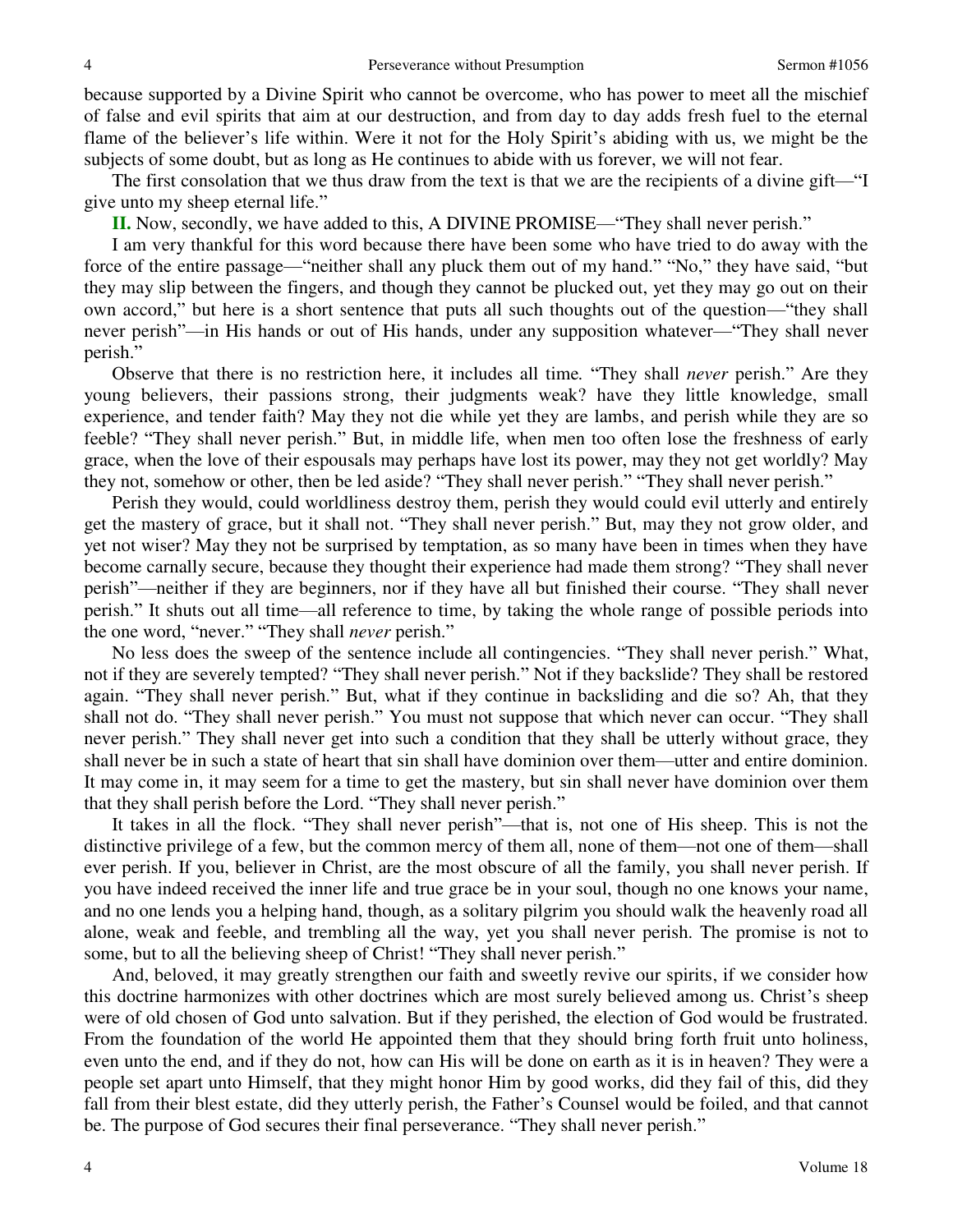We may rest assured that they shall be preserved because of the effectual redemption which Christ has wrought out for them. We believe, beloved, in this place (though the doctrine is very much disparaged nowadays), in an actual and literal substitutionary sacrifice.

We believe that Jesus died for His people, and—

#### *"Bore, that they might never bear The Father's righteous ire."*

 Now, if He paid their debts, they have no debts to discharge. If He has borne their punishment, they have no penalty to suffer. If He stood in their stead, justice as well as grace—justice and grace together—demand that they should be saved. Jesus Christ has offered for them atonement, and "who is he that condemns?" "It is Christ that died, yea, rather that has risen again." "If when we were enemies we were reconciled to God by the death of his son, much more, being reconciled, we shall be saved by his life." If He died to bear our guilt, much more, the atonement being completed, shall we enter into the fullness of rest.

If He would not lose us, viewing us as unredeemed, but came and paid the price, much less will He lose us now that He has redeemed us unto God by His blood out of every nation and people and kindred and tongue. He laid down His life for His sheep. He loved the church, and gave Himself for it, that He might present it unto Himself a glorious church, and He will effect the purpose for which He has already ventured so much, He will surely claim and as surely receive at the hand of justice the salvation of those for whom He was a vicarious victim.

Furthermore, dear friends, he who believes in Christ is justified from all things from which he could not be justified by the law of Moses. Is it according to the manner of man first to justify and afterwards to condemn? Certainly not, but if it were it is not according to the supreme equity of the Most High God. Has He pronounced a man just, just that man is. When He has declared the man's transgressions forgiven, shall they be again reckoned to him?—again laid to his door? Is it not said that He has put away our sins like a cloud, and will He gather the cloud of yesterday again? Has He not said He has cast our sins into the depths of the sea? Shall that which JEHOVAH Himself has consigned to the oblivious ocean be washed up again as though He had only committed it to the shallows?

As far as the East is from the West, so far has He removed our transgressions from us. Our East and West are wide enough apart, but what must God's East and West be when He looks through infinite space? He has removed those sins so far from us, that the swiftest-footed devil could not bring them back again though he had a whole eternity to perform the feat. He has put them away forever. Yea, hear what is said of the Messiah—"He has finished transgression, made an end of sin, and brought in everlasting righteousness." If it is finished, it is finished, and if He has made an end of it, where is it? Where is it? "If it be searched for it shall not be found"—yea, it shall not be, says the Lord.

O beloved, how then shall the man who believes in Christ be condemned—condemned for the sin that has been pardoned? How shall he be cast into hell? For what? For offenses that have been borne by the Savior? How shall he be condemned whom God has justified? Give no countenance to the thought. Let nor fear nor fancy induce you to lend an ear to the suggestion. The sentence of remission once passed upon a man stands irrevocable. "It is God that justifies; who is he that condemns."

In the believer, moreover, there is a work of God begun, which He has engaged to complete. It has never been said of God that He began to build and was not able to finish. "We are persuaded that he which has begun a good work in you will carry it on and perfect it to the day of Christ." It has not been according to JEHOVAH'S custom to leave unfinished His works, why should He leave them unfinished? Is there a want of power? Inconceivable. Is there a want of will? We cannot imagine it, for if His will has changed, there must be some reason for the change. And if it be so, is God wiser than He was? Has he altered His plan because He has found out some error in it? If not, if infinite wisdom led Him to put His hand to it, infinite wisdom will keep His hand to the work—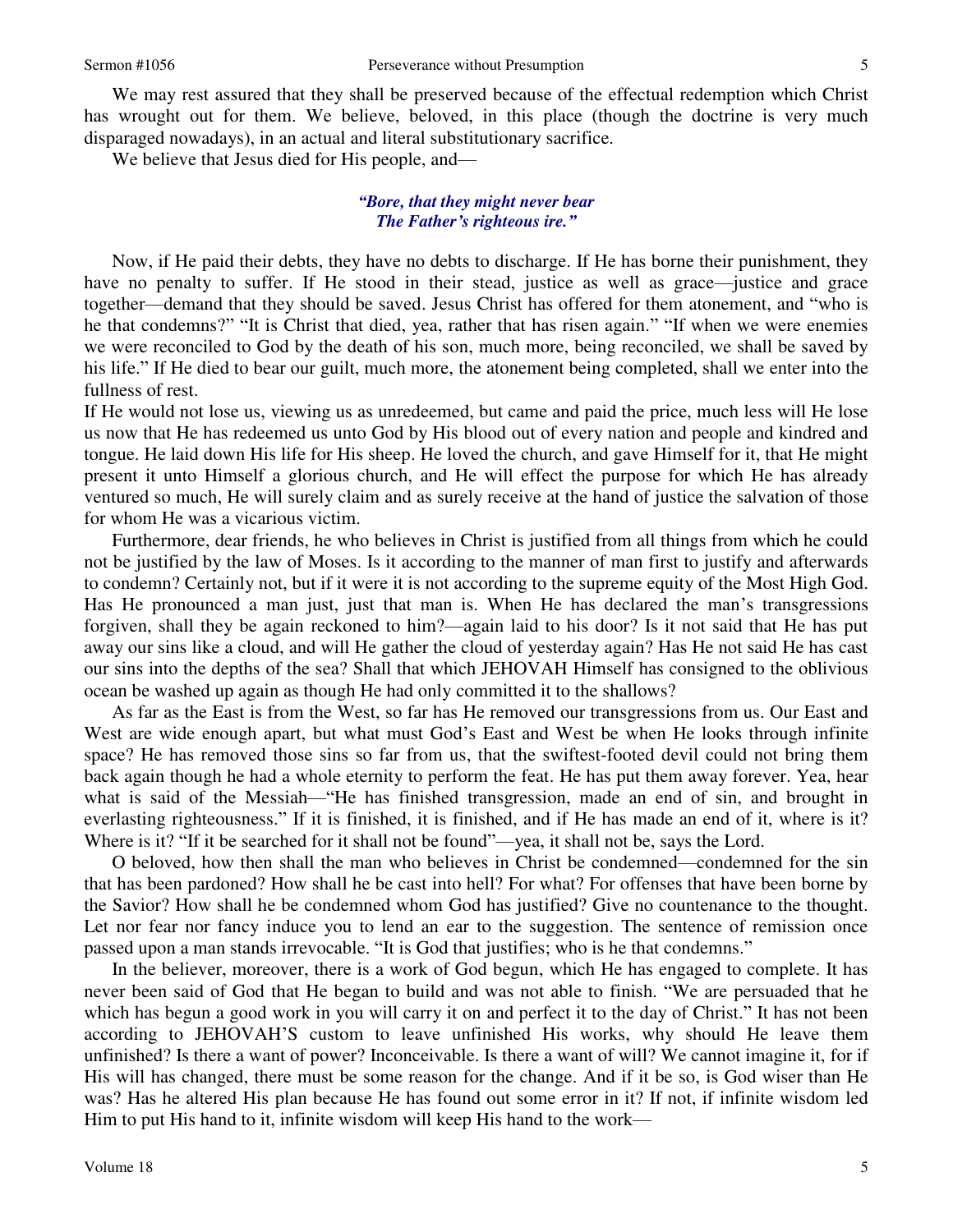#### *"The work which wisdom undertakes, Eternal mercy ne'er forsakes."*

O beloved, the very beginning of the work from God augurs that the work will be fully carried out.

The doctrine of adoption supplies us with yet another argument for our safety. Every man who is saved, justified, forgiven, is also adopted into the family of God. And do you think that God shifts and changes His children who are called by His own name? Do you imagine such a thing credible? Does it sound like a fact? Are you your Father's child today, and somebody else's child tomorrow? Is not the absurdity too obvious to need refutation? Nay, I know not whence could have come so whimsical a thought as that we should be children of God today, and by and by children of the devil, changing thus the blessed paternity which God Himself claims as to all His people.

"But, we may play the prodigal," says one. Yes, I answer, and we may be brought back again after we have gone astray as the prodigal was. Besides, the prodigal was still a son, even when at the swine trough, and when he had wasted all his substance in riotous living, he was still beloved of the father. And because he was a son he came back again with weeping and bitterness of spirit, and found peace and pardon. Had he been no son, he might like others have spent his living with harlots, and there had been no saying, "I will arise and go unto my father," but grace operated on his heart, he was quickened mysteriously, and he said, "I must leave this life of poverty and sin and go back to my father's house again." And if God's child shall go astray, as it is possible (only God grant you and I never may), yet there is a voice that says, "Return, return you backsliding Israel. I am married unto you, says the Lord."

Adoption is surely a grand proof that the Lord's people shall be kept and preserved, that there shall be an unbroken family of God in heaven. He shall not have to lament that His own dear sons and daughters, begotten by His grace, have utterly perished. Jesus *shall* say, "Here am I and the children you have given me."

**III.** And now, the last point is THE DIVINE HOLDFAST—"None shall pluck them out of my hand."

Then all the saints are in Jesus' hands. They are not only in His heart, but in His hands—just as the high priests wore the names of the twelve tribes on the breastplates, and wore them on the shoulders too. The power, as well as the affection of Christ shall preserve the people of God. They are in His hands. "All your saints are in your hands." What a blessed place for us to be in—in the hand of Christ—always there!

But does not our Lord intimate as if to forewarn us that a great many attempts would be made to pluck us out of that hand? Satan would do it, our own base lusts would do it, the ungodly would do it. The very air is full of tempters who would if they could pluck us away from Christ. We have, therefore, cause for great watchfulness, deep humility, but also for much thankfulness that we are placed where the tempters cannot reach us, for the promise assures us that none is able to pluck us out of Christ's hand. There is not power enough in legions of fallen spirits, if they were marshaled in battle array against one poor weak Christian, to snatch him away from Christ, yea, should they besiege him without intermission, like a vast herd of lions seeking to devour one lamb, the defense were so much stronger than the invasion, that they could not pluck even that one out of Christ's hand.

The destroyer has never yet celebrated a triumph over the Redeemer. He is not able to hold up a single jewel of the Redeemer's crown and say, "Aha! Aha! I stole it from Your diadem. You could not keep it!" He has no single sheep there to which he can point and say, "Ah, Shepherd of the sheep, You could not keep them all! The strong were safe enough, they helped themselves, but this poor weakling could not help itself, and You could not help it. Lo! I have borne it away from You, Your flock, which is Your pride, is not complete, You Yourself as Shepherd have a spot upon Your name, for You have lost at least this one that Your Father gave You and whom You have purchased with Your blood." It cannot be, it *shall* not be. The powers of darkness have conspired for this and struggled for this, but they have not yet prevailed, nor shall they. "None shall pluck them out of my hand." Oh, rest in the hand of Christ,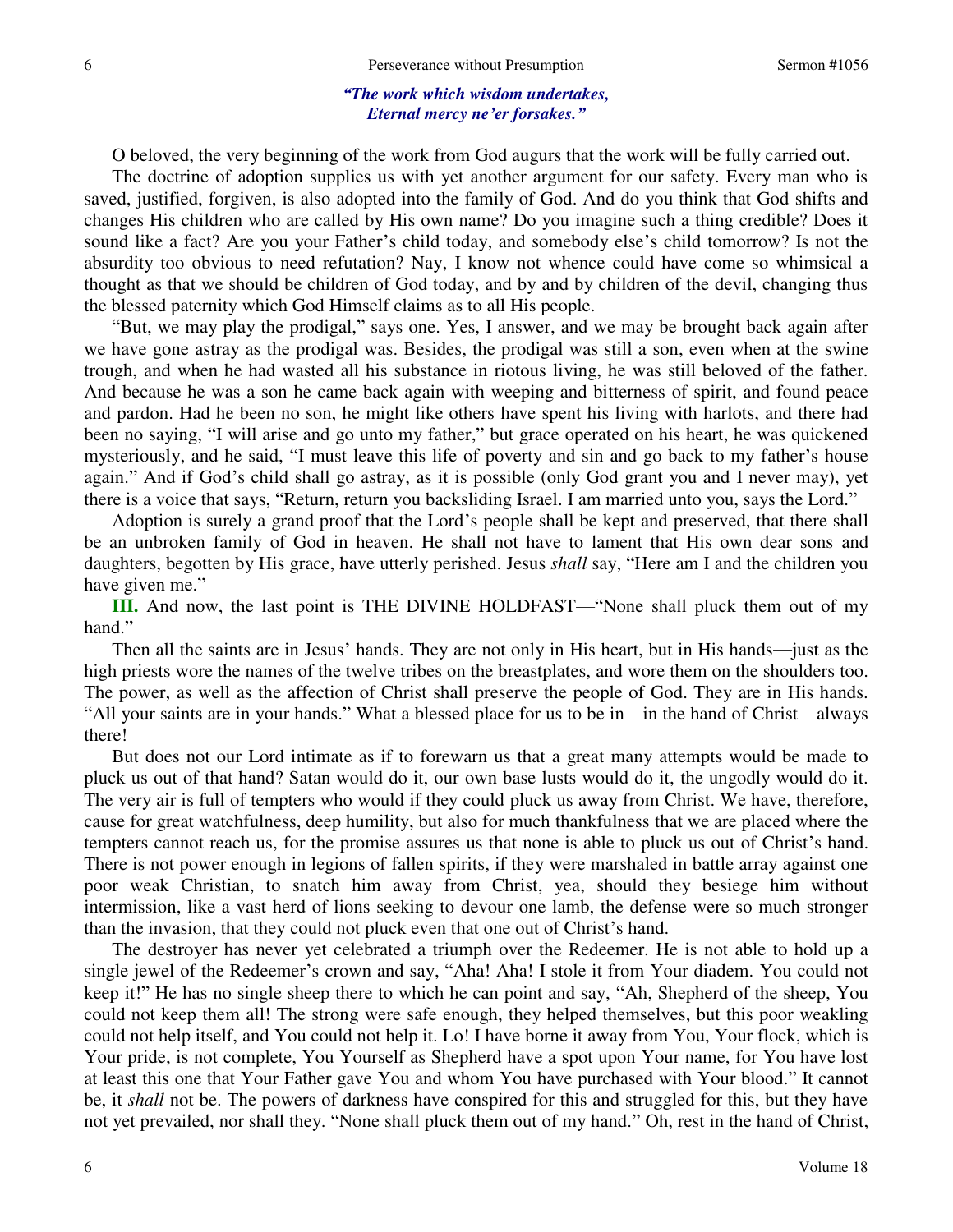rest quietly, now you are there you are secure, neither shall any pluck you thence. As if He would make assurance doubly sure, and give us a very strong consolation, He added, "My Father which gave them me is greater than all, and none shall pluck them out of my Father's hand."

You can interpret the figure. There was Christ's hand and His people in it, and He shall shut it fast to hold them. But then, that hand was pierced once, and so to make it doubly sure the Father clasps it with His hand, and so within a double encircling the elect of God are held and embraced. There is the pierced hand of Jesus and there is the Father's almighty hand, so there are two hands to protect and defend them. Well may they now cheerfully defy all power terrestrial or infernal, ever to destroy them. They must, they *shall,* forever rest in perfect security beneath the guardian care of the Man Mediator, Christ the Lord, and God the everlasting and ever blessed Father, who also takes them into His sacred keeping.

Do I hear anyone object, saying, "Well, but if this is true, then may not a man live as he likes?" Sir, how can you ask that question? What do you mean by it? Do you mean, may a man live in sin? I have been trying to show that if a man is one of Christ's sheep, he cannot perish, by which I mean, he cannot live in sin, for that is to perish. When I maintain that he cannot live in sin as he did, and cease to be a gracious man, do you ask me whether he will not henceforth sin willfully because he is saved from his sins? You must surely misunderstand me. "But, may not a man fall?

Now I have these checks taken from me, I may grow wanton." What checks? What checks? If I lay it down that a man who is enlisted as a soldier is always a soldier, how can you tell me I have taken away some checks? I see not how that can be. I have rather implied a great many strong incentives to virtue than offered a single pretext for vice. Certainly he is not to lay down his soldiership because he is enlisted for life in the service of his Lord. If he ever did lay it down, he never could take it up again. Could these fall away, it were impossible again to renew them to repentance.

If God's work did fail, if Christ's atoning blood did fall short of its aim, there would remain no hope for them. The ground on which the dew that moistens the flowers descends, when it yields nothing but thorns and briars, is given up as worthless. Were a man in some fit of enthusiasm to profess that he believed the Gospel, and then take a fit of libertinism and plunge into dissipation, you would all know what to think of his sincerity. When the guilt of sin is removed, the love of sin is purged out of the heart, and when the Spirit of holiness is given, the love of holiness is infused into the heart.

The man who truly believes begins a life of holiness, and from that life of holiness he will never utterly depart. I grant you he may be overtaken in a fault, he may be surprised with a temptation, he may stumble through weakness, or through lack of watchfulness, but he will be led back again into repentance, he shall not be allowed to perish. The life that is in him is immortal, a holy incorruptible seed, and it will continue to develop in spite of sultry heat or biting frost, blight or mildew, till it blooms in the perfection of life above.

Says one, "Ah, sir, I hold no argument about your doctrine, my fear is for myself, I do not think I should live as I now do if I were not afraid of falling away." Is not that a suitable fear for the child of the bondwoman—"Unless I do so and so I shall be sent into the wilderness with my mother Hagar." Very likely you will. But I know this. I am the child of the free woman, that is Sarah, and I know my father will never send His child into the wilderness. What then, shall His attachment provoke my alienation? Shall I act shame because He appoints me to honor? Nay, nay, but because He loves me so, I will love Him in return. I pray Him to forgive my offenses, but I will seek to do all that is possible to show that I realize the greatness of His love, and desire to make some poor return for it as best I can.

"Well, but," says somebody, "are we not admonished with warnings against falling away?" Certainly, and they are the most terrible that language can describe. Undoubtedly the Scripture paints the pilgrim's path as full of peril. It is not by creature strength that we can hold our own. Could the precious blood lose its virtue, did the blessed Spirit withdraw His influence, were the timely succor withheld, we have no resource. For all manner of sin there is a remedy, believe in Christ as a Savior, but for apostasy there is no cure. If you trample on the one sacrifice, no second sacrifice will ever be offered. There is but one new birth. Regeneration is once and once only.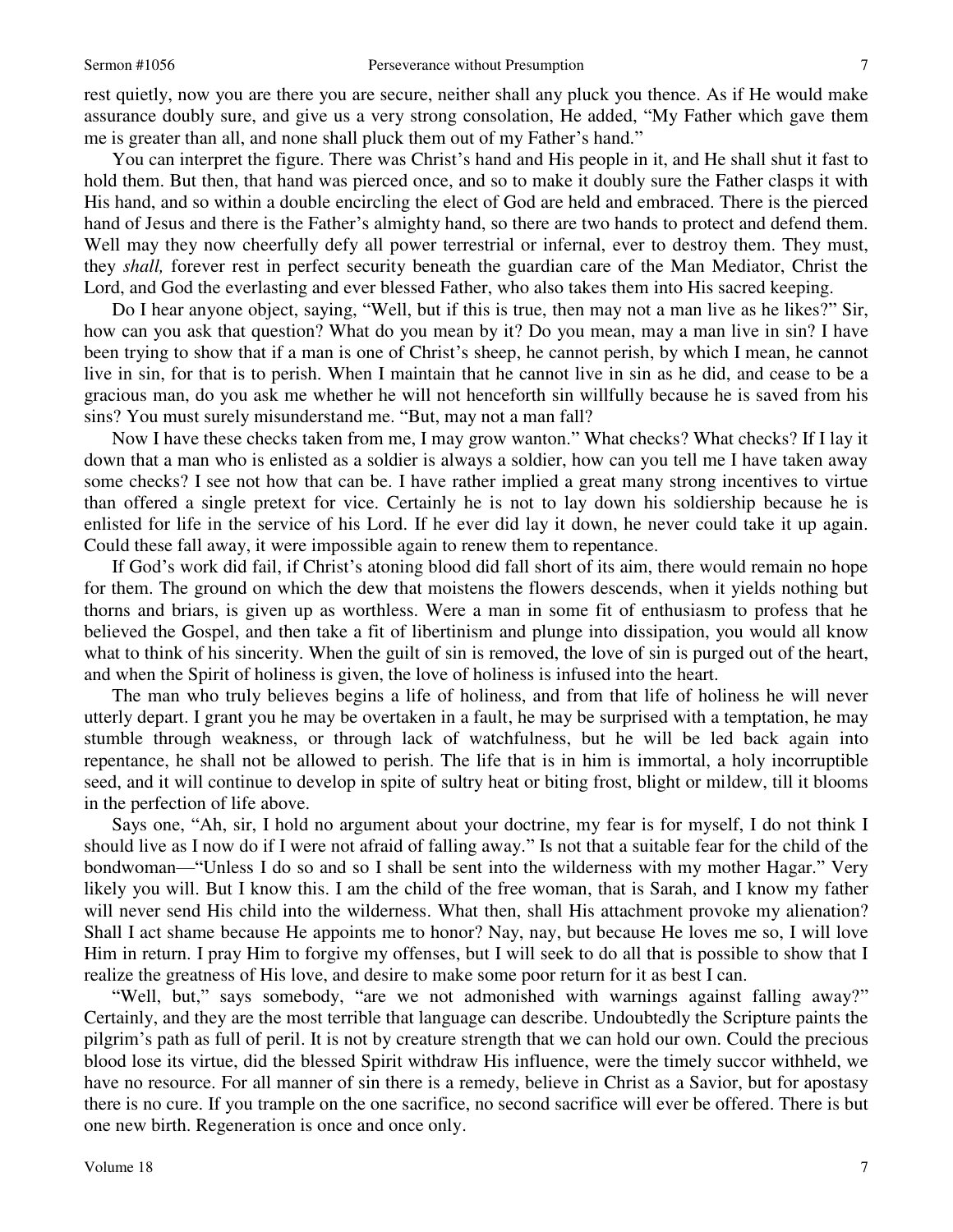"But why these warnings," say you, "if it cannot happen?" Remember God does not deal with His people as if they were blocks of wood or iron cast and run into a mold. We are beings with a will and a judgment, and God deals with us in that way. Now, if I have poison in my house, and it should be needful for some reason or other that poison should be there, I do not intend that my children should ever have that poison or take it. Suppose me to be omnipotent and that I have power to prevent their taking it, yet I do not lock it up and put it where they could not possibly get it. I put it where they can get it if they like, and it will kill them if they do get it, but I tell them they must not take it, I describe to them the results that will follow, and I have such a loving power over my children's hearts—(suppose it to be so)—that they do not disobey me so as to take this poison. Though it be there and devils come into the house and tempt them to take it, yet they will not take it but put it from them. I should thus be making an exhibition to those who looked on, of the love to me that was in my children's hearts, and also of my power over my children's hearts, though I did not violate their wills, and did not make it impossible for them to destroy themselves.

Now, it is so here. Sin is permitted to be in the world—I do not know why—and God does not render it impossible for a man to go and commit any sin. The man might, he would, unless God's grace prevented, but God's grace is not mechanical in its action, it is not like a fetter, or a chain, it is not (as I have heard some say) dragging people to heaven by their ears. No, it is a mighty force, an omnipotent power, but quite consistent with free agency, it never operates contrary to the laws of mind, and God is glorified in this, that though His children be thus tempted, they do not run into fatal soul-destroying sin, they do not go into such apostasy from Him as would be final and prove altogether destructive. They are kept by His gracious power—kept as men—drawn, but with cords of love—bound, but with the bands of a man.

Do you object that "good men do fall?" Good men do not fall so as to perish. Good men do fall, for they are men. The old nature is in them. But the truly gracious man with all his sins repents, still believes, and with broken bones goes back to his Lord, and proves himself to be still a child. The sheep may fall into a ditch, it will not roll in the mire as a hog would if it fell there. A sheep even when it falls into a ditch proves that it is a sheep still. There is a difference in the nature of it. When I have seen a child of God fall into sin, I have known that if he were a child of God he would hate himself for it, he would grieve over it, and could not be at peace and ease in it.

Do you tell me of a Christian who lived in sin and seemed very happy? Be sure that he was not a Christian but a pretender. He who can continue in sin and delight in it is no child of God. He that can go day after day into vice, or can tolerate in himself any known sin, has a spot which is not the spot of God's children. He has a mark upon him which never was yet and never shall be upon a truly quickened child of God. Be you holy, for I am holy, is the voice which sounds in the saint's ear, and if he does not always obey it as he should, this is the complaining of his soul, and it makes him go weeping and lamenting before his God. But still, in the main it ever shall be, the righteous shall hold on his way, and he that has clean hands shall wax stronger and stronger.

I have one word for any here who are unconverted, but would desire salvation. Do you know, dear friends that one of the great leading thoughts of my young life, the master thought that brought me to the Savior, was belief in the doctrine of final perseverance? Perhaps you wonder how that could be, but so it was. I saw while yet I was a lad many promising boys and lads who made total shipwreck early in their lives by falling into gross vices. I felt in my soul a loathing of the sins which I heard they had committed. I had been kept from them by divine counsels, by gracious interpositions, by parental teaching, and by pious example.

Still I feared lest the sins into which these young men had fallen might master me. Such knowledge as I had of the depravity of my own heart led me to distrust myself. I was convinced that unless I was converted, born again, and received the new life, I had no safeguard. Whatever good resolutions I might make, the probabilities were they would be good for nothing when temptation assailed me, I might be like those of whom it has been said, "They see the devil's hook and yet cannot help nibbling at his bait."